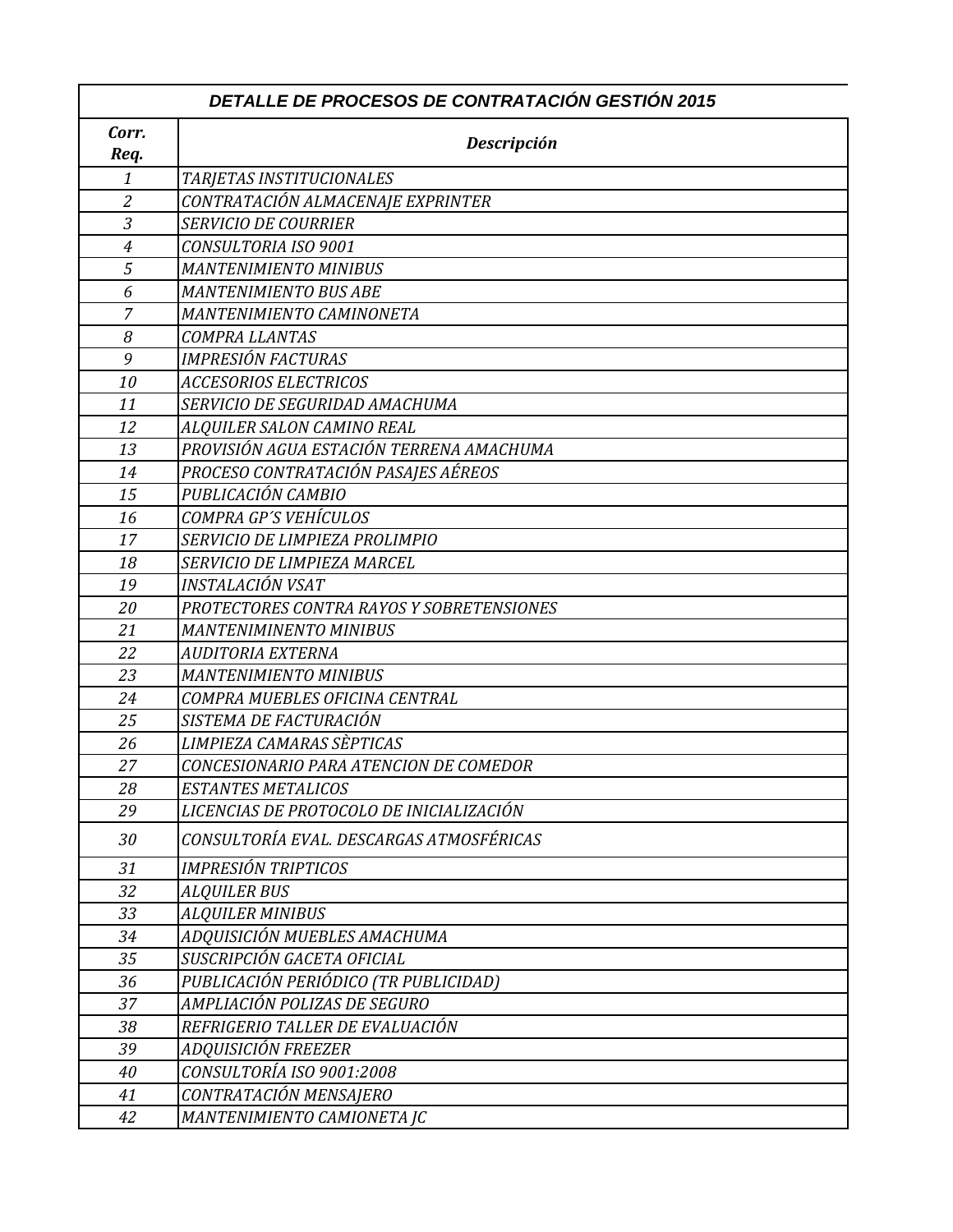| 43 | REPARACIÓN CAMIONETA SANTA CRUZ                        |
|----|--------------------------------------------------------|
| 44 | <b>MANTENIMIENTO BUS</b>                               |
| 45 | MANTENIMIENTO Y REPARACIÓN MINIBUS JC                  |
| 46 | EXPOTELEINFO STAND                                     |
| 47 | PUBLICACIÓN LA VOZ DEL CHUKUTA                         |
| 48 | <b>SUMINISTRO DE AGUA</b>                              |
| 49 | <b>MATERIAL DE ESCRITORIO</b>                          |
| 50 | CONTRATACIÓN SERVICIO DE COURRIER                      |
| 51 | CONTRATACIÓN GALPON                                    |
| 52 | MANTENIMIENTO CAMIONETA JC                             |
| 53 | <b>MANTENIMIENTO BUS</b>                               |
| 54 | MANTENIMIENTO Y REPARACIÓN MINIBUS JC                  |
| 55 | ADQUISICIÓN ROPA DE TRABAJO                            |
| 56 | ALQUILER SERVIDOR VIRTUAL                              |
| 57 | HOTEL CAMINO REAL                                      |
| 58 | <b>DESHIERBE AMACHUMA</b>                              |
| 59 | TERMINALES VSAT                                        |
| 60 | PINTADO ANTENAS                                        |
| 61 | <b>HOTEL TORINO</b>                                    |
| 62 | SPOT PUBLICITARIO BOLIVIATV                            |
| 63 | AGENCIA DE VIAJES BOLTUR                               |
| 64 | <b>ALQUILER BUS</b>                                    |
| 65 | MONITORES TV ESTACIONES TERRENAS AMACHUMA Y LA GUARDIA |
| 66 | <b>GORRAS INSTITUCIONALES</b>                          |
| 67 | ALQUILER SERVIDOR VIRTUAL                              |
| 68 | REVISTA IRUPANAPENTE                                   |
| 69 | MOBILIARIO RECREATIVO                                  |
| 70 | INSTALACIÓN TERMINALES VSAT NETSATV                    |
| 71 | LAPTOPS AMACHUMA Y LA GUARDIA                          |
| 72 | <b>ROLLER SCREEN</b>                                   |
| 73 | PROTOCOLO DE INICIALIZACIÓN                            |
| 74 | STAND Y PUBLICIADAD LA PAZ EXPONE                      |
| 75 | MIGRACIÓN RED SATELITAL BOLSAT                         |
| 76 | <b>ESFERA INFLABLE</b>                                 |
| 77 | PUBLICACIÓN PRENSA TR PUBLICIDAD                       |
| 78 | <b>MANTENIMIENTO MINIBUS</b>                           |
| 79 | PUBLICACIÓN REQUERIMIENTO INMUEBLE TR PUBLICIDAD       |
| 80 | GIGANTOGRAFÍA FERIA LA PAZ EXPONE ARTES JAH            |
| 81 | INSTALACIÓN, APUNTAMIENTO Y PRUEBAS NARETEL            |
| 82 | MATERIAL PROMOCIONAL FERIA LA PAZ EXPONE               |
| 83 | CONTRATACIÓN COURIER                                   |
| 84 | TRIPTICOS FERIA LA PAZ EXPONE                          |
| 85 | MANTENIMIENTO CAMIONETA JC                             |
| 86 | MANTENIMIENTO CAMIONETA SANTA CRUZ                     |
| 87 | ADQUISICIÓN LIBROS                                     |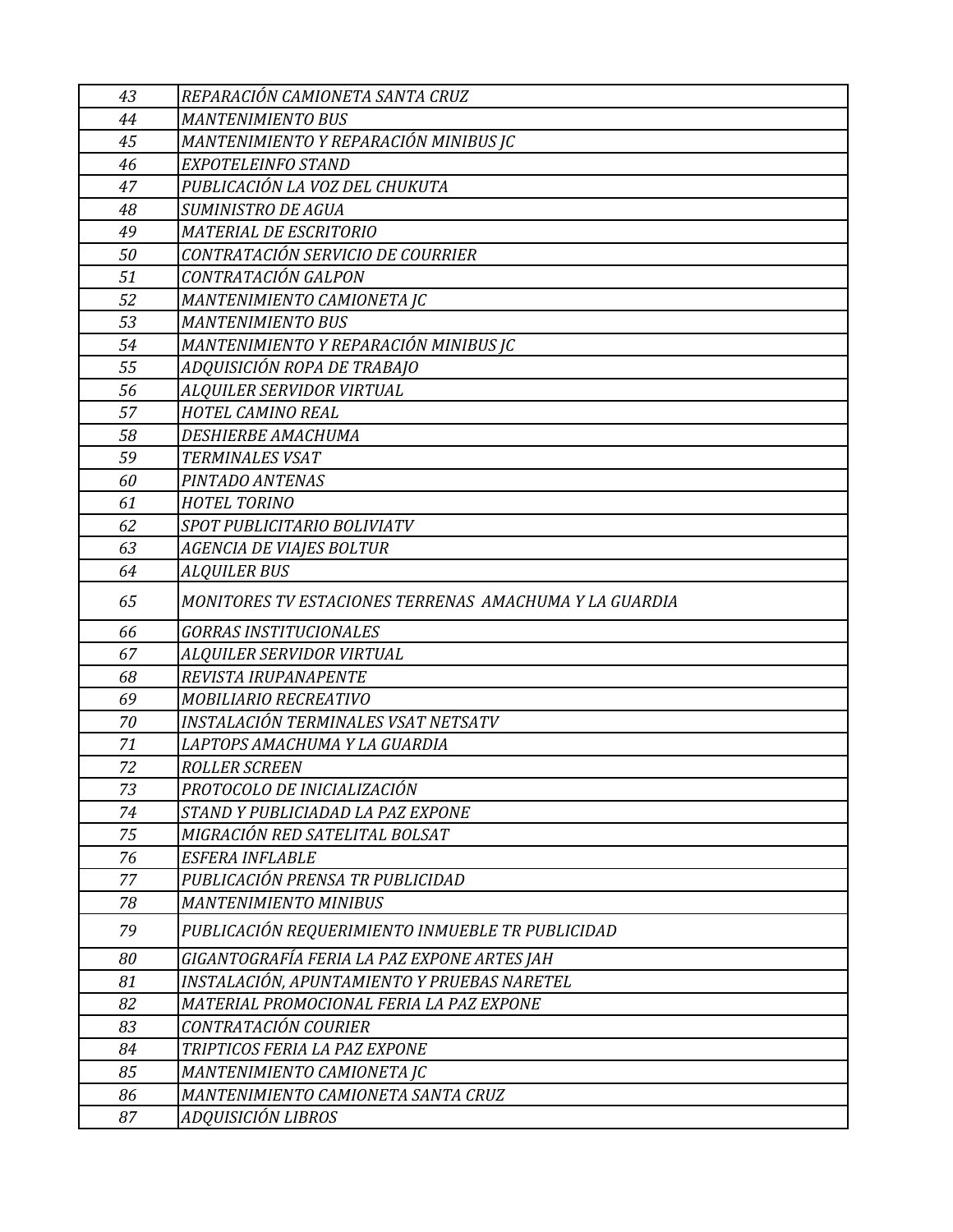| 88  | CONSTRUCCIÓN STAND FERIA LA PAZ EXPONE                            |
|-----|-------------------------------------------------------------------|
| 89  | ELABORACIÓN CAPSULAS TESTIMONIALES                                |
| 90  | AZAFATAS FERIA LA PAZ EXPONE                                      |
| 91  | CÁMARAS DE SEGURIDAD                                              |
| 92  | PUBLICACION REQUERIMIENTO DE PERSONAL                             |
| 93  | <b>LICENCIAS SATMASTER</b>                                        |
| 94  | CERCO PERIMETRAL ESTACIÓN TERRENA LA GUARDIA SANTA CRUZ           |
| 95  | MANTENIMIENTO BUS JC                                              |
| 96  | INSTALACIÓN DE ANTENAS VSAT                                       |
| 97  | CONSTRUCCIÓN MAQUETAS SATELITE Y COHETE                           |
| 98  | ALQUILER SERVIDOR PRIVADO VIRTUAL                                 |
| 99  | HOSTING EXTERNO PLAN PROFESIONAL                                  |
| 100 | ADQUISICIÓN COMPUTADORAS DE ESCRITORIO                            |
| 101 | COMBUSTIBLE PARA GENERADIORES LA GUARDIA                          |
| 102 | MATERIAL ELECTRICO PARA RACK TELEPUERTO ESTACIÓN TERRENA AMACHUMA |
| 103 | ADQUISICIÓN VEHÍCULO                                              |
| 104 | LUBRICANTES PARA GENERADORES AMACHUMA                             |
| 105 | <i>4 COMPUTADORAS PORTÁTILES</i>                                  |
| 106 | HERRAMIENTAS VARIAS PARA AMACHUMA Y LA GUARDIA                    |
| 107 | EXTRACTOR DE GRASA                                                |
| 108 | ADQUISICIÓN FOTOCOPIADIORA                                        |
| 109 | SERVICIO DE ALMACENAJE DAB                                        |
| 110 | ALMACENAJE TERMINALES VSAT - ALBO                                 |
| 111 | PROVISIÓN AGUA AMACHUMA                                           |
| 112 | ALQUILER OFICINA NUEVA                                            |
| 113 | GIGANTOGRAFÍAS PARA MUESEO AEROESPACIAL                           |
| 114 | REIMPRESIÓN TRIPTICOS                                             |
| 115 | SERVICIO DE TRANSPORTE PARA EL TRASLADO DE LA OFICINA             |
| 116 | GALPON AUTOSOPORTADO ESTACIÓN TERRENA DE AMACHUMA                 |
| 117 | <b>ADQUISICION PATCHPANELS</b>                                    |
| 118 | SERVICIO DE PINTADO OFICINAS ANTIGUAS                             |
| 119 | LABORATORIO DE IMÁGENES SATELITALES                               |
| 120 | CONSULTORIA REVISIÓN TÉCNICA DE LA BASE TERRENA DE LA GUARDIA     |
| 121 | SISTEMA CONTRA INCENDIOS                                          |
| 122 | PROVISIÓN E INSTALACION BLINDEX                                   |
| 123 | MUEBLES OFICINA CENTRAL                                           |
| 124 | SEGUROS PARA LOS BIENES DE LA ABE                                 |
| 125 | <b>REMODELACION OFICINAS ABE</b>                                  |
| 126 | TONER PARA IMPRESORAS Y FOTOCOPIADORAS DE LA ABE                  |
| 127 | <b>HOJAS MEMEBRETADAS PREVIEW</b>                                 |
| 128 | CONSTRUCCIÓN PARQUE TEMATICO LA GUARDIA                           |
| 129 | PUBLICACIÓN PERIODICO TR PUBLICIDAD                               |
| 130 | MATERIAL DE ESCRITORIO ALMACEN ABE                                |